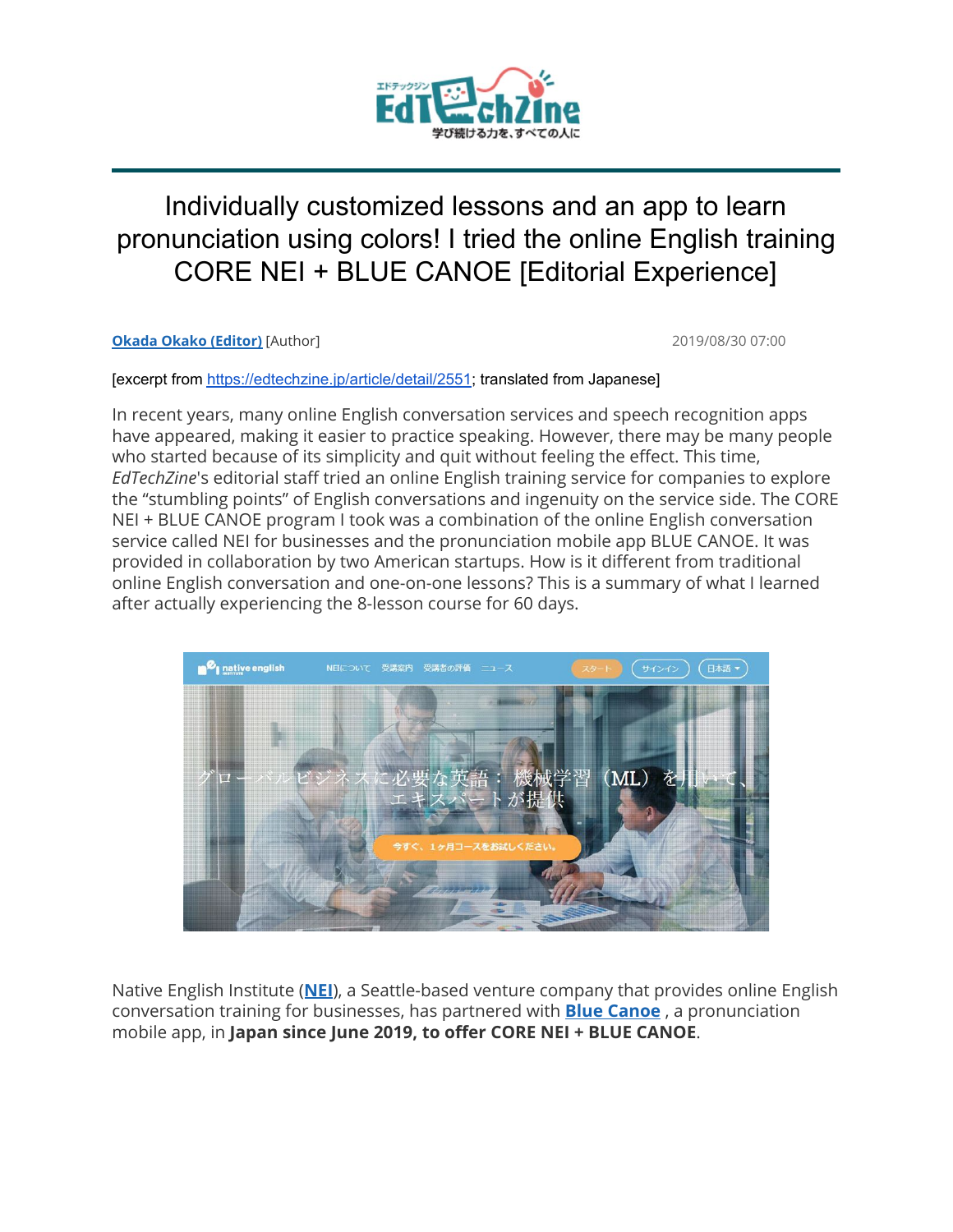

First, what kind of online English conversation service is NEI?

#### **What are the lessons of NEI?**

NEI has three courses, which can be taken individually.

- **CORE NEI Basic Course \$75 (per month)**
- INTENSIVE NEI (Intensive Course) \$120 (per month)
- ULTRA NEI (Super Intensive Course) \$170 (per month)

The CORE NEI basic course is included in the CORE NEI + BLUE CANOE program. By the way, the 12-month Core NEI combined with the 12-month Blue Canoe app license is \$799. The CORE NEI + BLUE CANOE program that I experienced this time starts at 7000 yen per month (excluding tax), but it depends on the number of lessons and the number of participants (in the case of corporations).

The CORE NEI Basic Course is a 1 ½-hour study once a week.

(1) **1:1** (one-on-one)**: One-on-one** online lesson with instructor (30 minutes)

(2) **Replay Challenge**: Review recorded lesson videos, and answer questions from the instructor with videos (30 minutes)

(3) **Extra English**: online homework to be submitted (30 minutes)

What is unique is **that students do not have to choose** a **curriculum**. The course contents are customized using AI to create NEI online lessons. After counseling by the instructor, individual curriculums are designed by appropriately combining materials from over 1,000 AI materials.

Instructors are native speakers in North America with a TESL (English Teaching Method) qualification.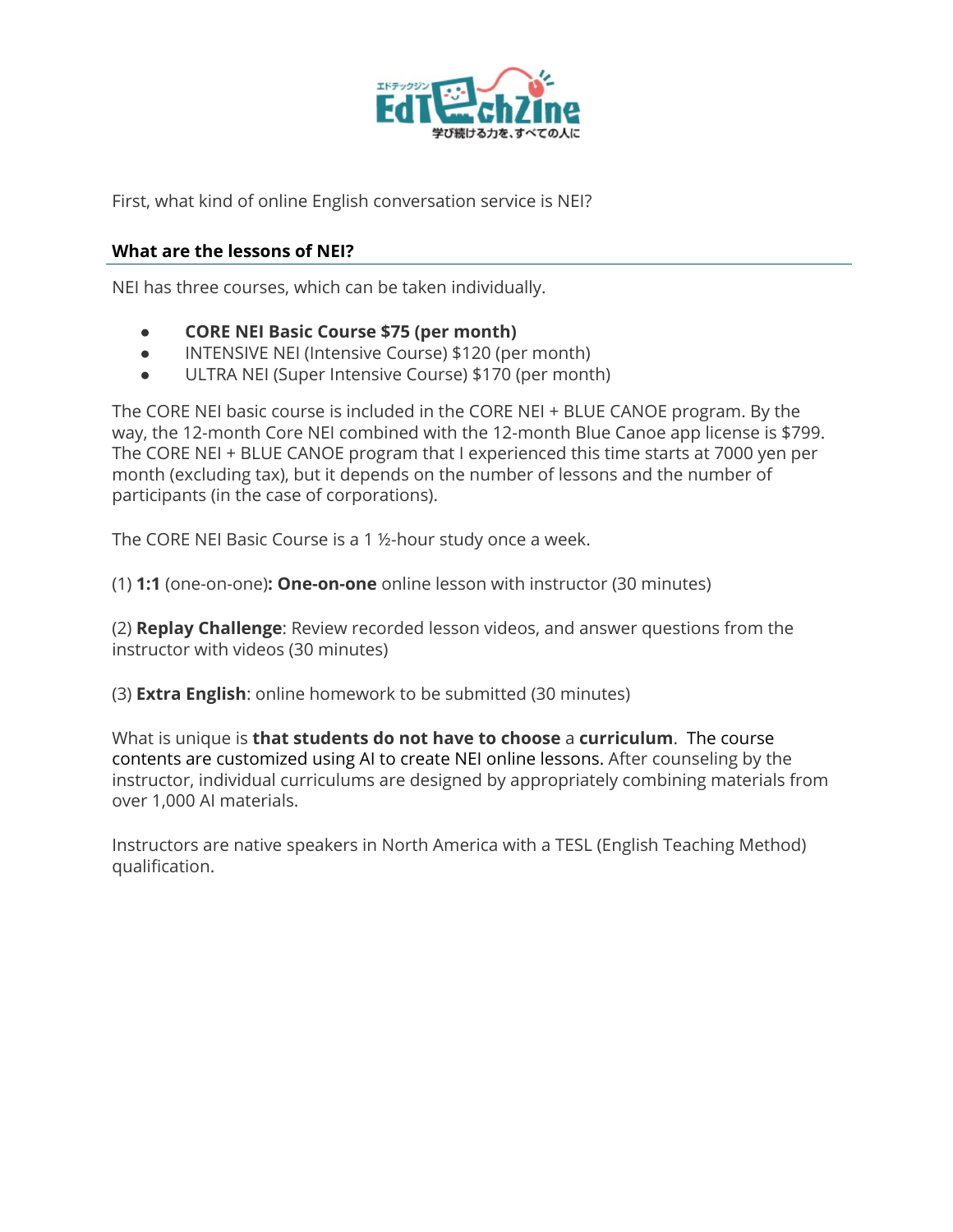

#### **You can remember pronunciation by color? Pronunciation mobile app BLUE CANOE**

BLUE CANOE, which is partnering with NEI to create this offering, is a pronunciation app that uses a speech recognition system.

| <b>BLUE CANOE</b>                                                                           |                                                                                  |                          |
|---------------------------------------------------------------------------------------------|----------------------------------------------------------------------------------|--------------------------|
| Words                                                                                       |                                                                                  |                          |
| <b>WORD GAMES</b><br><b>Color It Out</b><br>Improve your<br>pronunciation game<br><b>Up</b> | <b>WORD GAMES</b><br><b>Sort It Out</b><br>Quiet practice you can<br>do anywhere |                          |
| Sentences                                                                                   |                                                                                  |                          |
| <b>BUSINESS</b><br><b>Business</b>                                                          | <b>INDUSTRY</b><br><b>Technology</b>                                             |                          |
| 77% PROFICIENCY                                                                             | 76% PROFICIENCY                                                                  |                          |
| <b>INDUSTRY</b><br><b>Industry focus</b>                                                    | <b>INDUSTRY</b><br><b>Finance</b>                                                |                          |
| 63% PROFICIENCY                                                                             |                                                                                  |                          |
|                                                                                             |                                                                                  | <b>Blue Canoe screen</b> |

The **learning method called Color Vowel** is a **combination of sound and color** so that you can acquire English-specific pronunciation. For example, the sound "é" is in red and pepper. By memorizing this sound as a "RED PEPPER" sound along with a red pepper icon, other "é" can be properly pronounced.

Various exercises are prepared in the app based on this mechanism. You can actually practice speaking words and sentences into the microphone. Voice recognition points out pronunciation errors, so the pronunciation is corrected.

Even if it says "pronunciation correction," the contents are mostly games and quizzes using Color Vowel. For example, in the game Sort It Out where words fall one after another, the stage is cleared by flicking to the correct pronunciation color of the word. Also, in a card game-style exercise called Color It Out, the game is advanced by properly pronouncing words written on the card. Details are explained later in this article.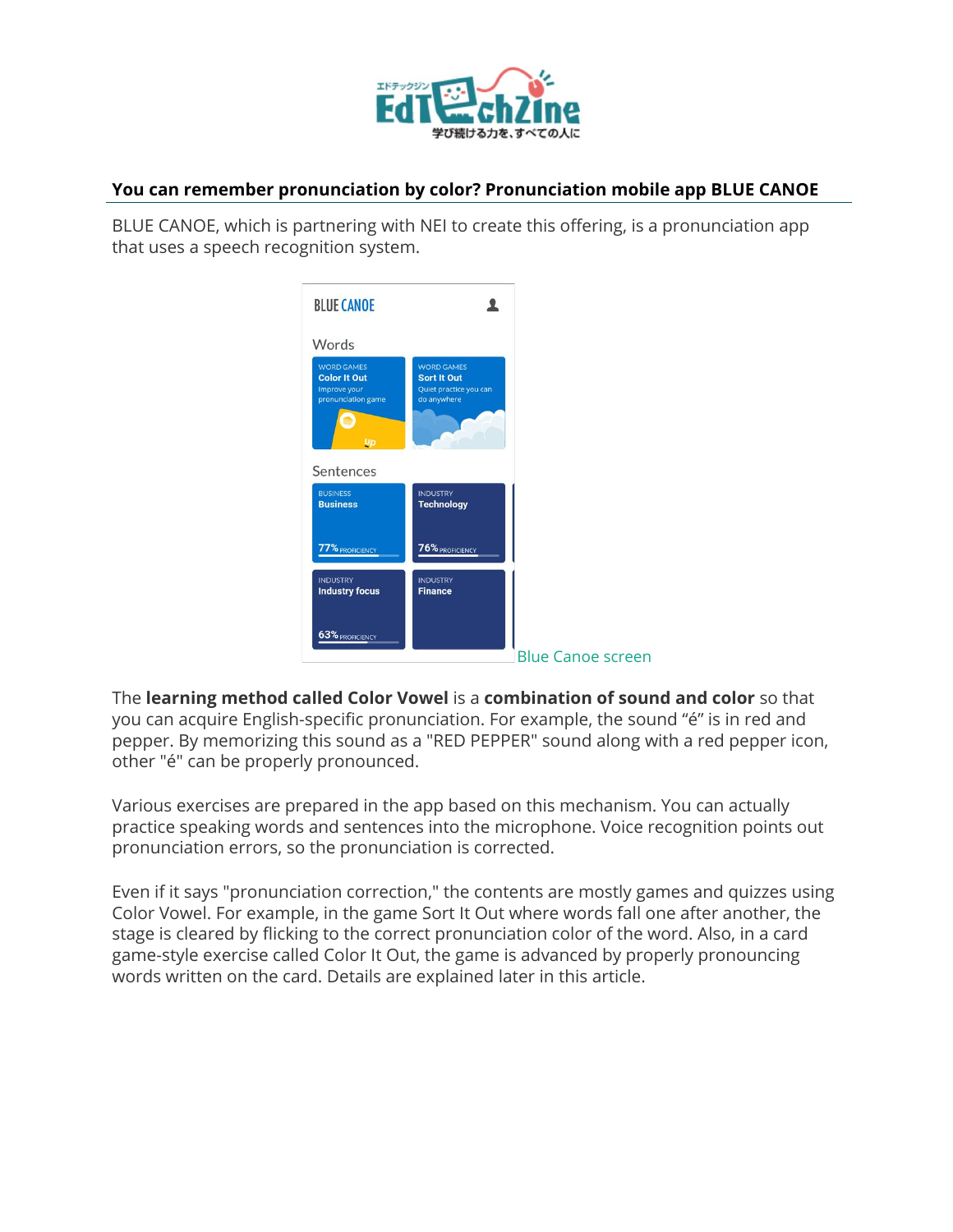

### **First counseling**

Here is a report that I actually experienced. The service contents and functions of NEI and BLUE CANOE are as of August 2019. Please note that it contains personal feedback for the experience.

In addition to the CORE NEI + BLUE CANOE program, NEI courses provide counseling before the first lesson, and a curriculum is created based on that.

After logging in with the created account, first make a reservation for the date and time of the counseling (Warmup). You can make a reservation by selecting the desired date and time from [Schedule] in the left column of My Page.



This session is about 30 minutes, as with the 1: 1. For counseling and online lessons, there is no need to launch Skype separately.

Be online by the scheduled time. This was a little complicated, but when you click [Join Room] in the left column, another window opens at https://nei.blackboard.com.

| <b>Additional</b>         |                                                                                          | Personalize Page                                                                                                 |
|---------------------------|------------------------------------------------------------------------------------------|------------------------------------------------------------------------------------------------------------------|
| <b>Tools</b>              | <b>My Announcements</b>                                                                  | <b>My Classes</b>                                                                                                |
| Change Language           | No Institution Announcements have been posted in the last 7 days.                        | Classes where you are: Student                                                                                   |
| Calendar                  | No Class or Organization Announcements have been posted in the last $\tau$ days.         | Kako Okada's Native English                                                                                      |
| Announcements             |                                                                                          |                                                                                                                  |
| Tasks                     | more announcements                                                                       | On Demand Help                                                                                                   |
| My Grades                 | <b>My Organizations</b>                                                                  | <b>Help for Students</b>                                                                                         |
| Personal Information      |                                                                                          | Visit Blackboard Help for students<br>Learn about the Blackboard app<br>Watch helpful how-to videos for students |
| Change Password           | You are not currently participating in any organizations.                                |                                                                                                                  |
| Sond Fmail                |                                                                                          | Help for Instructors<br>Visit Blackboard Help for instructors                                                    |
| User Directory            | Download Blackboard's Student App Today                                                  | Explore online teaching strategies and best<br>practices<br>Learn about the Blackboard Instructor app            |
| Address Book              | Access grades, class content, and more - right from<br>the Bb Student app on your phone. | Watch helpful how-to videos for instructors.                                                                     |
| Goals                     | Available today on IOS. Android, or Windows:                                             |                                                                                                                  |
| Application Authorization | Ano Store <b>D</b> Google Pa<br><b>Monach</b>                                            | <b>My Tasks</b>                                                                                                  |
|                           |                                                                                          | My Tasks:                                                                                                        |
|                           |                                                                                          | No tasks due.                                                                                                    |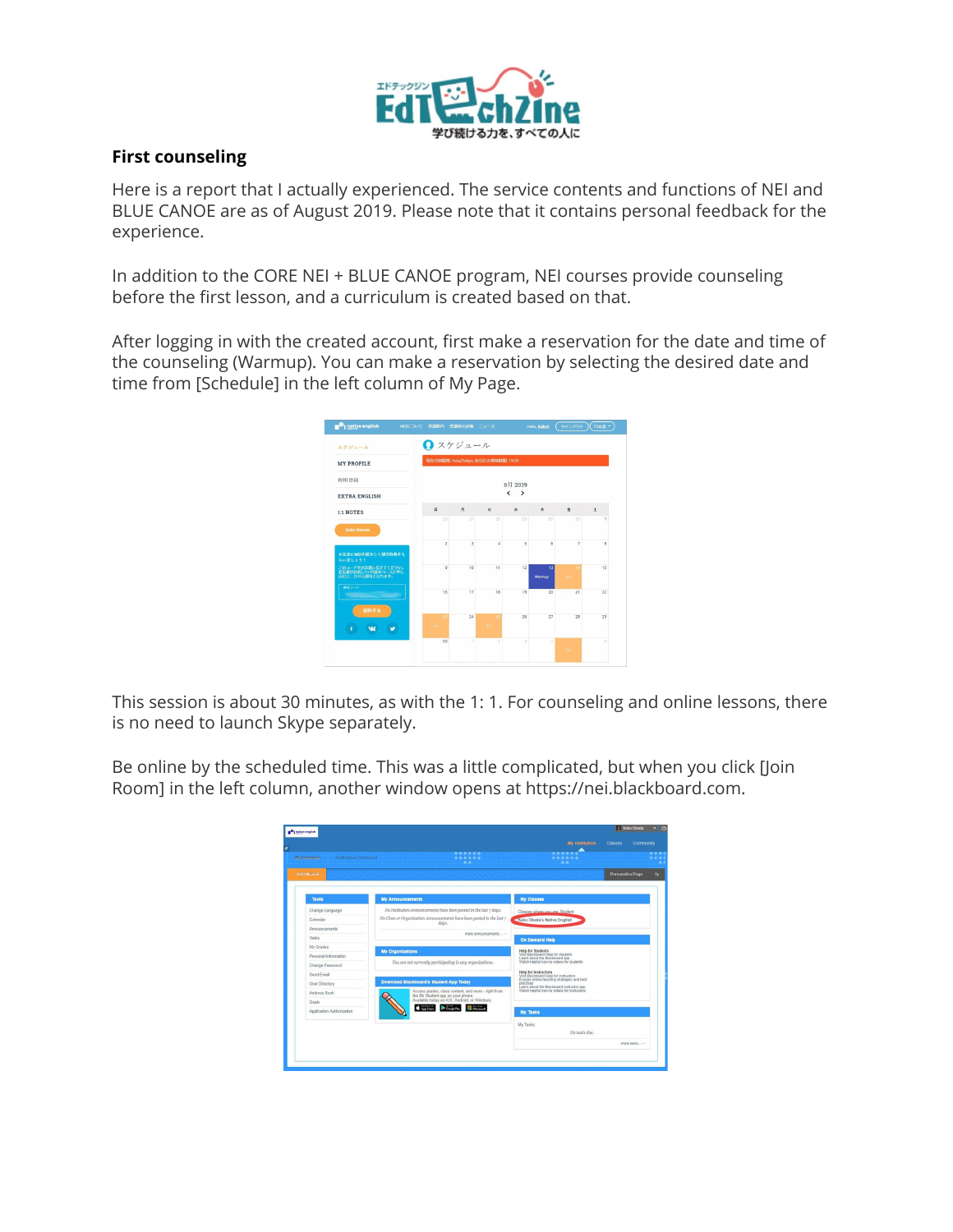

Click the [(User Name) 's Native English] link in My Class in the upper right, and a new [Join Room] button will appear. Click this to open the online call screen. Make sure to turn it on by clicking on the icon in the bottom center, since audio and video are initially off.

It is finally counseling. In my case, after a brief introduction of each other, I was asked about my work, where I live, my family and friends. There are questions such as learning English, what you want to achieve with English learning, what effect you will have when you speak English, and there is a sense of motivation by answering in words. did.

In the first lesson and level check of online English conversation, there are often exams that listen to the conversation and answer questions, and there are tasks that express specific themes and give opinions, but **here are all such test things There is no "counseling"** . In English about the student's personality and things that you already have answers to (such as "What is your best friend?" "Which part of your job do you feel rewarding?") **I had** the impression that it was **time to talk and get to know** the **personality and current situation** .

The next day, "Speaking Assessment and Individual Plan" was uploaded to My Page. An evaluation table that shows my level of English conversation, and information and interests related to interviewed work and hobbies are listed for each item.



In the table, **four points of "pronunciation", "grammar", "vocabulary", and "fluency of conversation" are evaluated** in **10 levels** . Each evaluation is shown in yellow, and it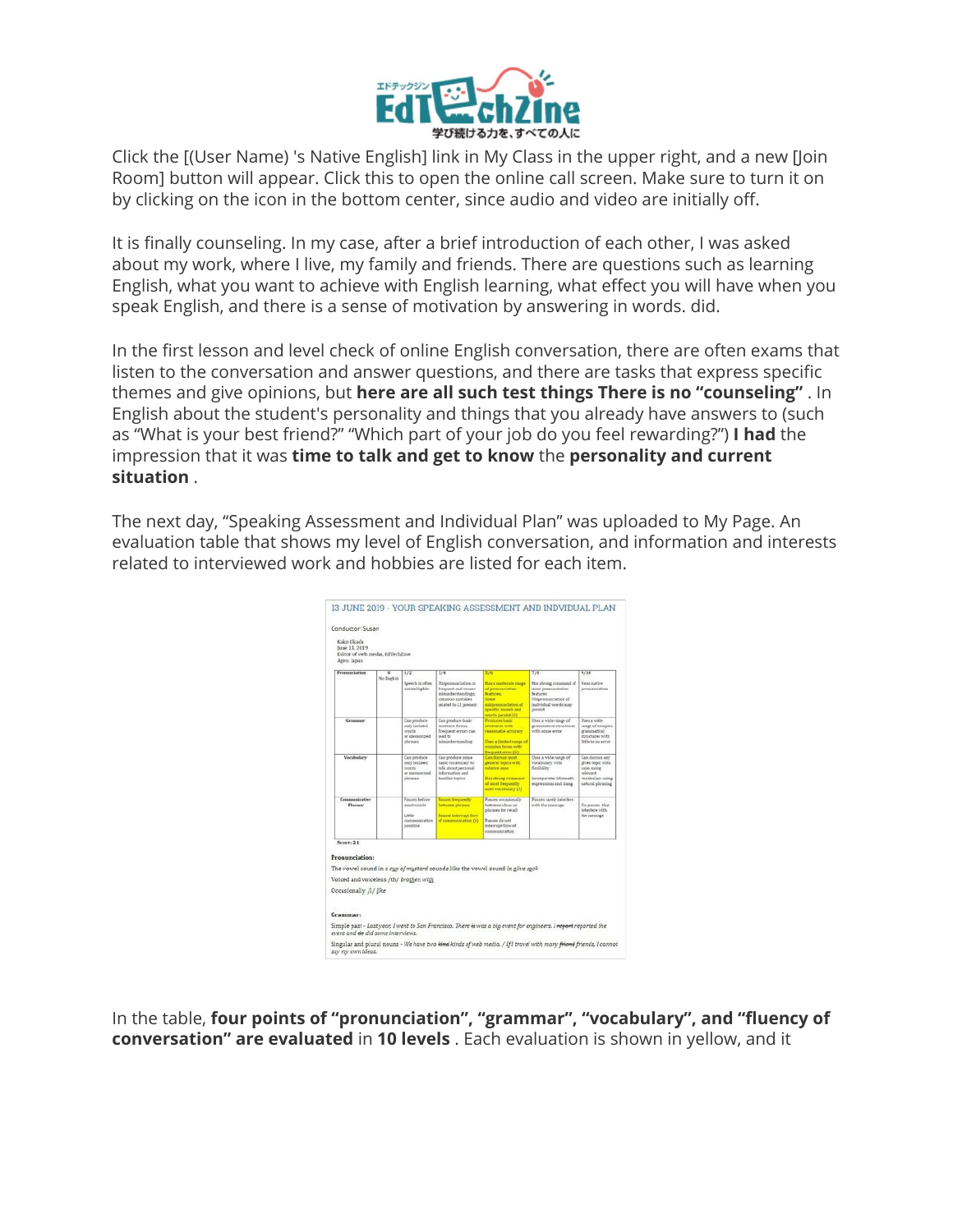

shows what level you can do in English conversation. The total score is displayed at the bottom left of the table. In my case, it was 21 points.

Below that, the results of counseling are displayed in four items. "Pronunciation" shows pronunciation habits, and "Grammar" shows grammatical errors that are easy to make mistakes. In "Goals", you will find the English conversation skills you want to achieve after taking this course, and in "Interests" you will find personal information such as where you have been on your hobby trip, as well as where you live and work.

#### ★ Points of counseling ★

- Before the first lesson, there is no counseling to know your personality without any tests or interviews
- Instead of selecting the curriculum yourself, it is automatically customized by counseling
- English speaking ability evaluation table and goals to be achieved are shared as "Speaking Assessment and Individual Plan"

#### **Learn pronunciation in color with Blue Canoe, easy to understand during the lesson**

In parallel with the above NEI lessons, we practiced pronunciation using BLUE CANOE. At least 10 minutes a day, we use games and pronunciation practice with BLUE CANOE. There are a lot of activities in the app, such as multiple games, pronunciation exercises for each theme, and quizzes. You may want to talk to your instructor during the 1:1 lesson at NEI.

But first, it's a good idea to check the English-specific pronunciation and the Color Vowel chart to connect colors and images.

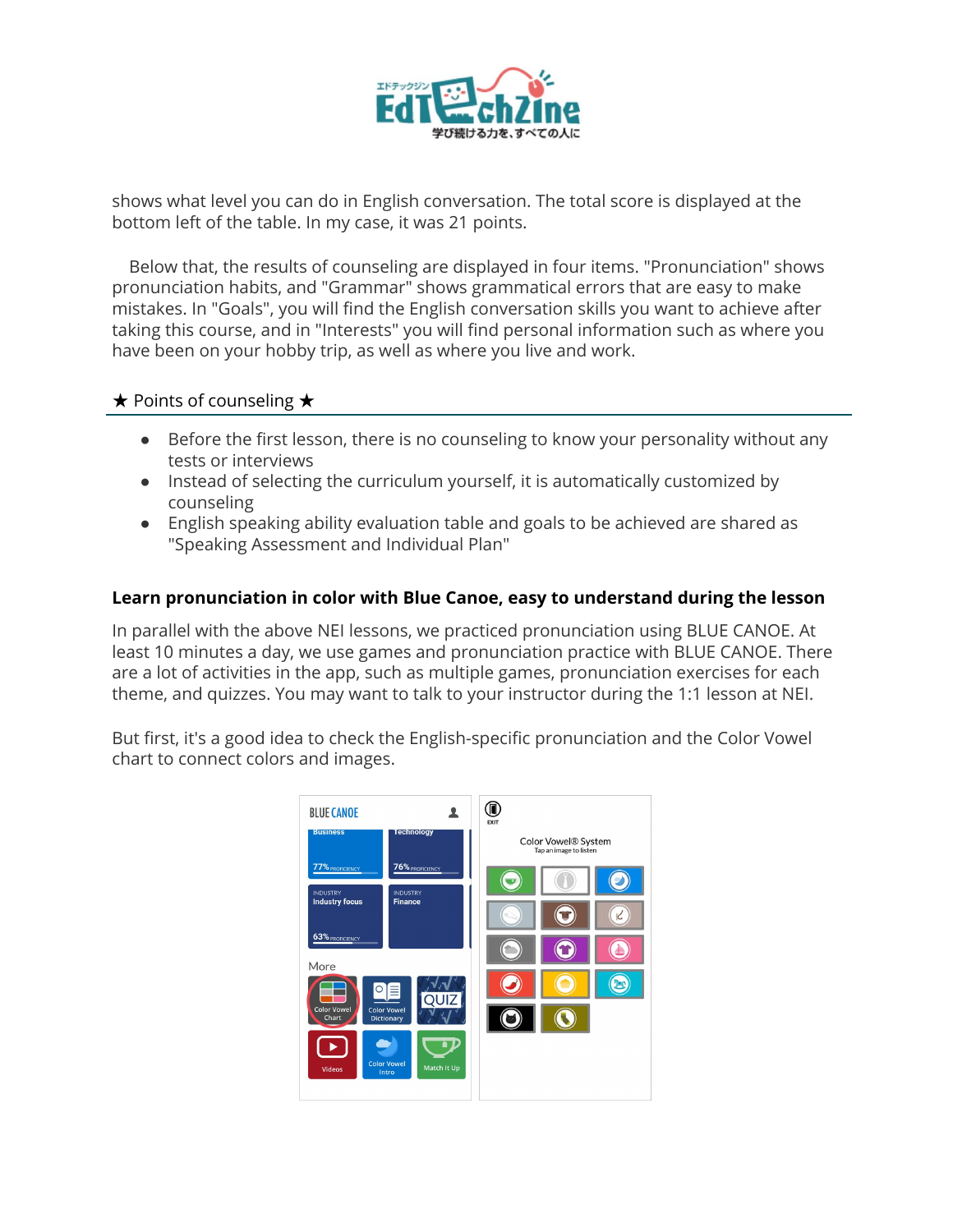

Tap Color Vowel Chart as shown on the left in the above figure to display the list on the right in the above figure. When you tap each icon, each pronunciation will play. For example, the green cup in the upper left **will tell you** the **pronunciation of** "gríːn tíː íː" and "íː" **by connecting them with colors and images**.

As I get used to this, there are more exercises using the Color Vowel mechanism in NEI lessons, such as "What Color Vowel do you think this word is?" "This word is not this color, but this color." **When a mistake in pronunciation was pointed out,** I knew exactly **how to fix it**, so I felt a sense of improvement.

There are two main games, Sort It Out and Color It Out, described above. Sort It Out is a game that sorts falling words between two pronunciations.



As shown on the left in the above figure, as words fall, the user identifies whether they are pronounced "Red Pepper" or "Black Cat." If you make a mistake, lightning will fall. After finishing, **you can look back at the wrong word**. If you answer more than a certain number, you can move on to the next stage and gradually increase the difficulty.

On the other hand, Color It Out is a card game like UNO that incorporates pronunciation practice.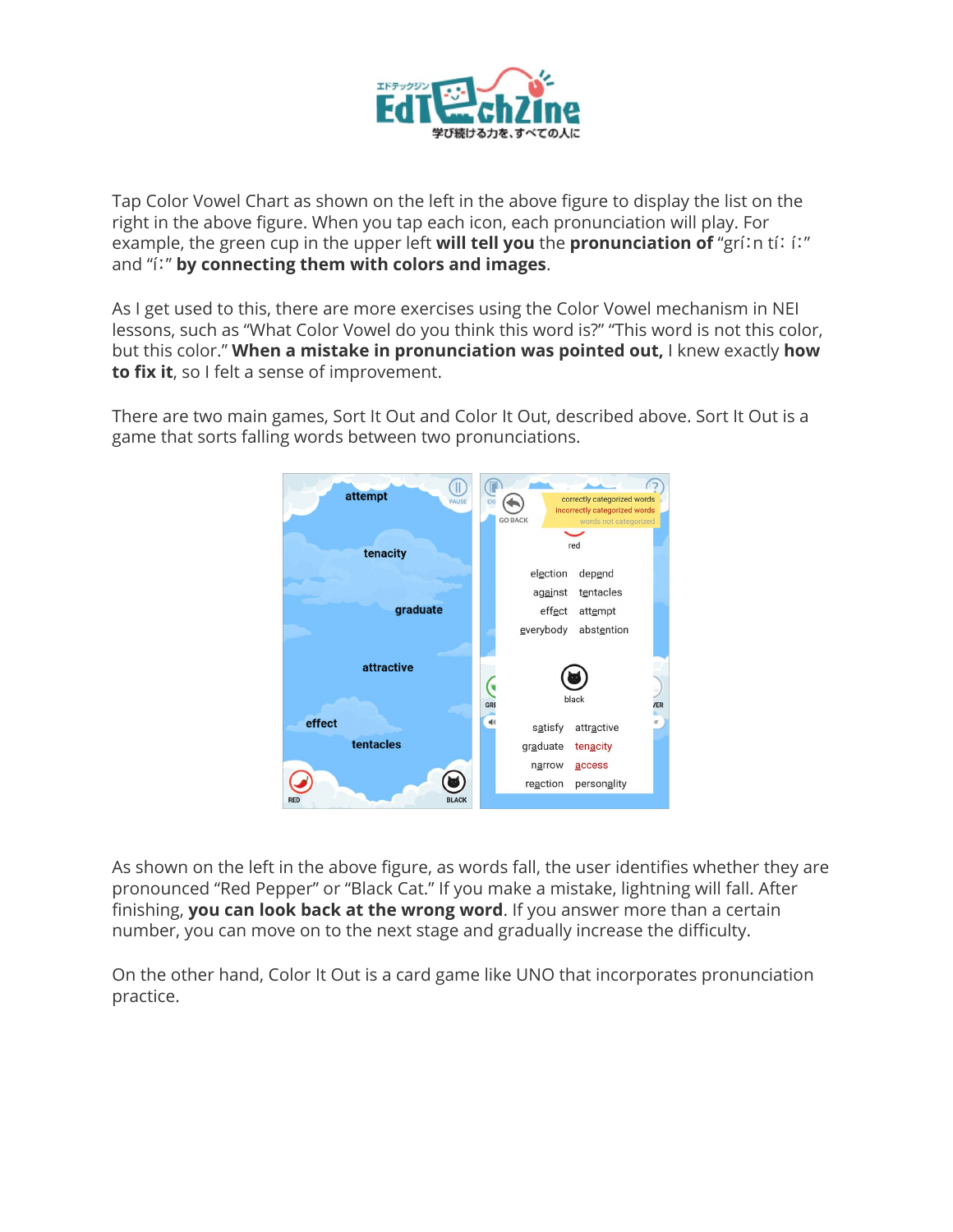

In this game, as shown on the left in the figure above, you try to match the Color of the card on the discard pile with the Color of a dealt card. Then the word written as shown on the right is pronounced into the microphone. The game **cannot proceed if it is not judged that the pronunciation is correct by voice recognition**. If you pronounce it incorrectly, it will tell you with voice and text in the form of "I heard Black Cat, but this is a "Silver Pin" word.

Color It Out can only be done in a quiet environment, but Sort It Out is easy to use because it can be tackled relatively anywhere in the train. Both will display "You met your daily play goal!" when you reach the goal of 10 minutes play time per day. Even when it reaches half, the following display will appear.

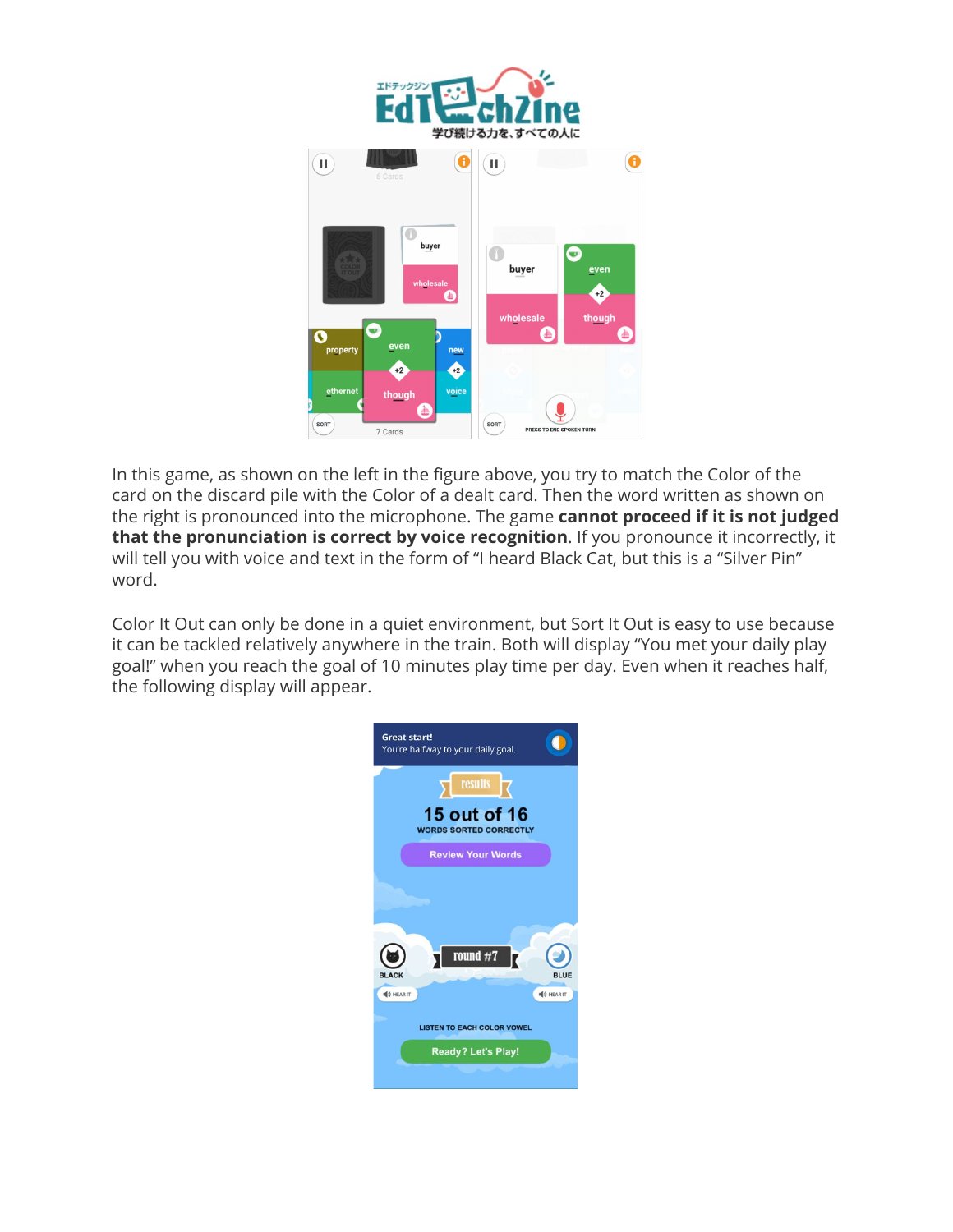

However, according to the person in charge of the service, since there are problems such as not being displayed unless you play continuously, how to show how much you did for the target number of hours is being repeated in trial and error, is what they said.

In the Sentences activity, you can practice pronunciation of example sentences for various industries and occupations, such as "Business," "Technology" and "Finance." Color Vowel is displayed at the point of pronunciation, and it judges how much you can pronounce correctly by voice recognition. **For a wrong pronunciation, it points out how it is wrong as shown below**.



There were many other features, but I haven't completed it yet. In Quiz, various questions related to pronunciation will be asked, and you will be able to identify correct pronunciations and select the wrong word and pronunciation color combination. In Color Vowel Dictionary, you can search for the word you care about and check the Color Vowel of the pronunciation of that word.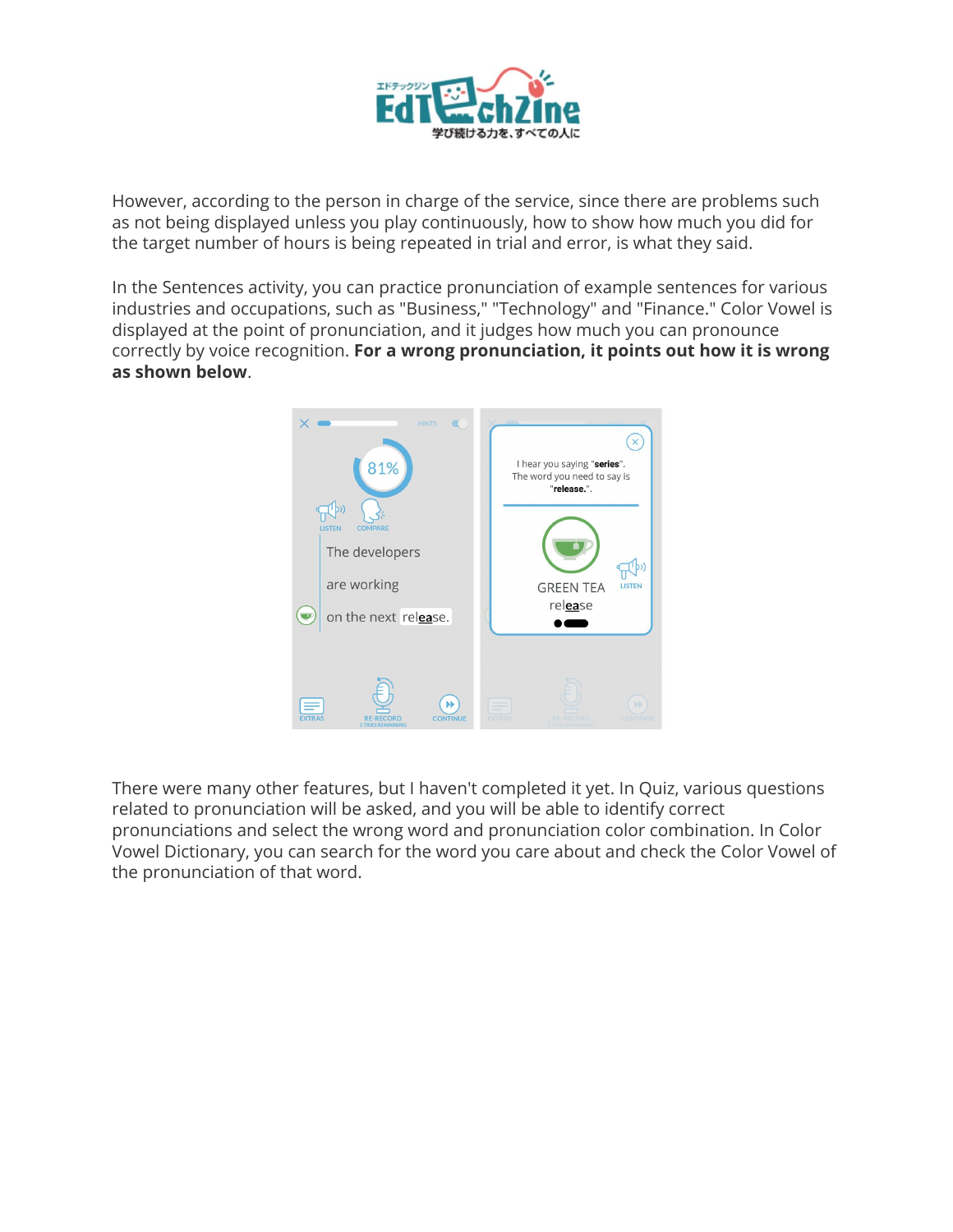

In addition, **the proficiency level of** my **pronunciation is graphed in "Color Vowel Proficiency."** The following is displayed for each Color Vowel.

| Profile                                                |                                 |
|--------------------------------------------------------|---------------------------------|
| 8152<br>31<br><b>DAYS</b><br>POINTS<br><b>GOAL MET</b> | <b>CURRENT</b><br><b>STREAK</b> |
|                                                        | <b>Color Vowel Proficiency</b>  |
| <b>BLUE MOON</b>                                       | <b>BLACK CAT</b>                |
| <b>GRAY DAY</b>                                        | <b>BROWN COW</b>                |
| A CUP OF<br><b>MUSTARD</b>                             | <b>GREEN TEA</b><br>v           |
| <b>PURPLE SHIRT</b>                                    | <b>OLIVE SOCK</b>               |
| <b>ROSE BOAT</b>                                       | <b>RED PEPPER</b>               |
| <b>TURQUOISE TOY</b><br><b>20</b>                      | <b>SILVER PIN</b><br>Q.         |
| WOODEN HOOK                                            | WHITE TIE                       |
|                                                        |                                 |

# ★ BLUE CANOE points ★

- You can learn pronunciation with colors and icons, so pronunciation guidance is easy to understand during lessons
- Daily exercises are not a pain since they are games
- Because of its multiple functions, it is difficult to decide which one to work on. Consult with your instructor on how to use it effectively
- I can visualize my weak pronunciation on a graph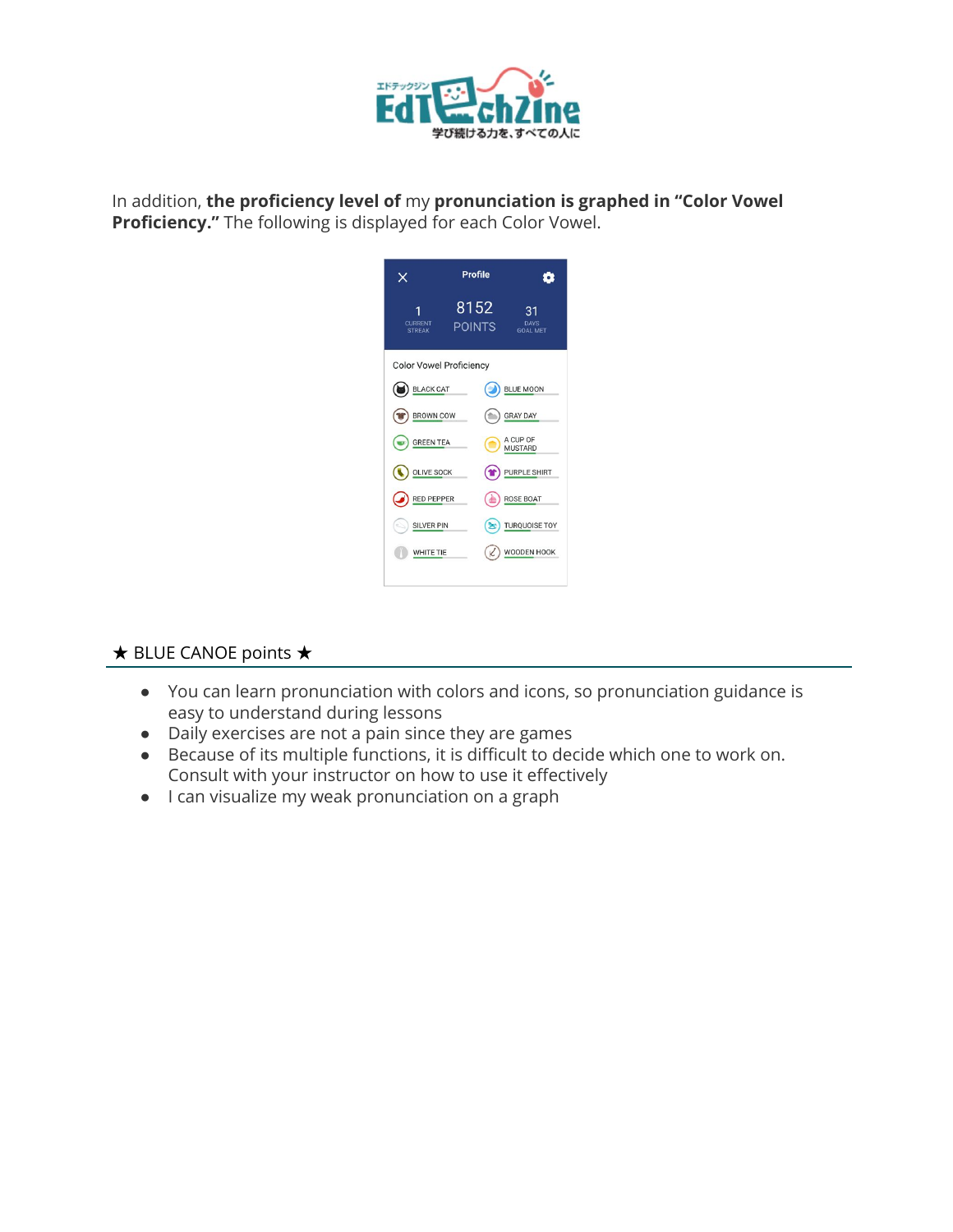

### **Summary**

This time, I experienced all 8 plans for 60 days. After completing 24 lessons, you will receive "Progress Assessments" that show how much you have improved your English from the beginning.



When implemented in a company, managers and training staff can understand the learning status of employees taking the course. It seems that you can check the following management screen as an administrator.



#### Management screen image